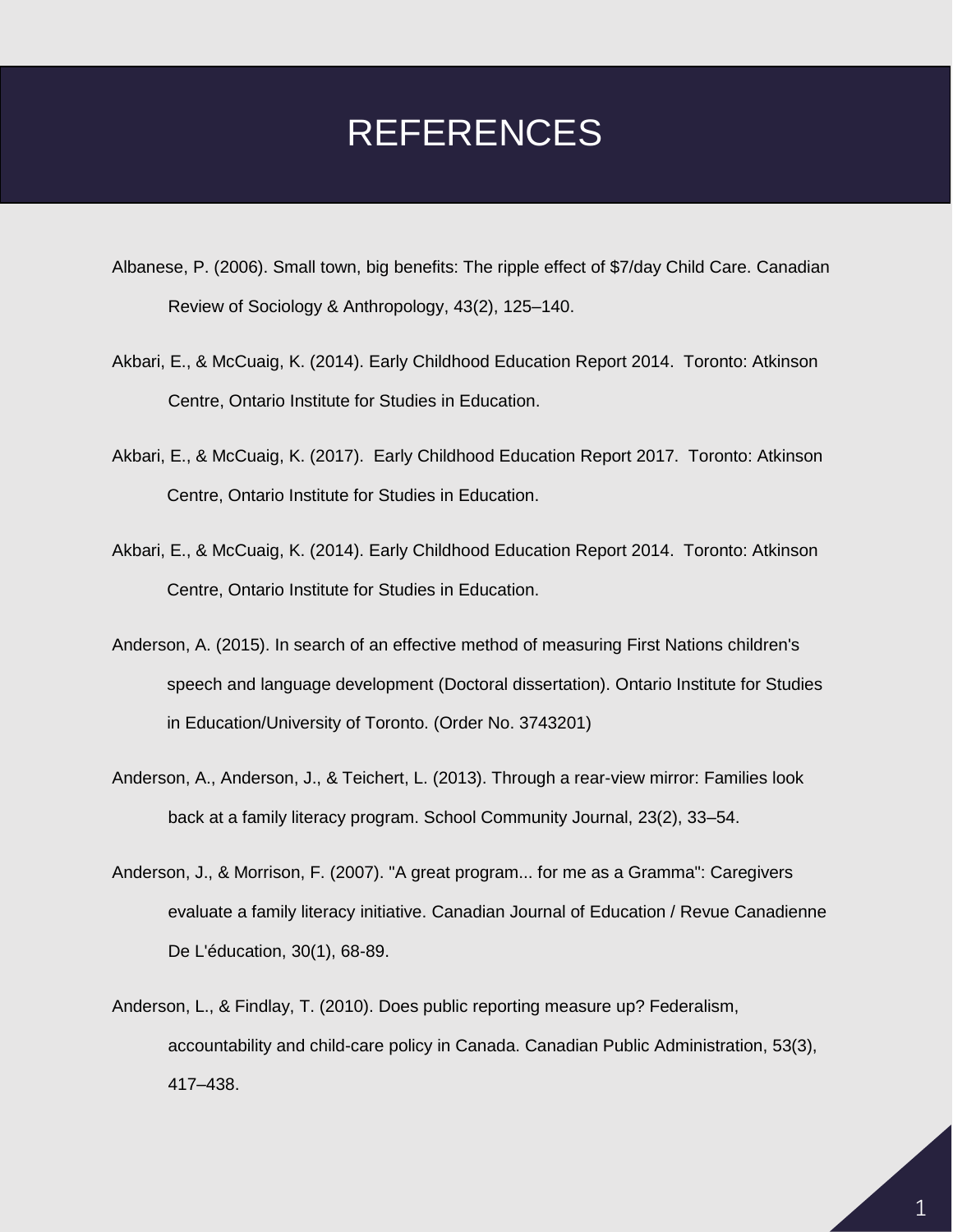- Arimura, T. N. (2015). Understanding how Ontario's full-day early learning Kindergarten works for families: Building a program theory based on parents' voices (Doctoral dissertation). Ontario Institute for Studies in Education/University of Toronto. (3746234)
- Baker, M., Gruber, J., & Milligan, K. (2005). Universal childcare, maternal labor supply, and family well-being. [electronic resource]. National Bureau of Economic Research.
- Ball, J. (2004). Early Childhood care and development programs as hook and hub: Promising practices in First Nations communities. Victoria, BC: University of Victoria.
- Ball, J. & Pence, A. (2001) Program evaluation report: Strengthening community capacity for early childhood care and development. Victoria, BC: First Nations Partnership Programs, University of Victoria.
- Ball, J., & Simpkins, M. (2004). The community within the child: Integration of Indigenous knowledge into First Nations childcare process and practice. American Indian Quarterly, 28(3/4), 480–498.
- Bascia, N. (2010). Ontario's primary class size reduction initiative: Report on early implementation. Toronto, ON: Canadian Education Association.
- Beach, J., Friendly, M., Ferns, C., Prabhu, N., & Forer, B. (2009). Early childhood education and care in Canada 2008. Toronto: Childcare Resource and Research Unit.
- Beach, J., Friendly, M., & Turiano, M. (2003). Early childhood education and care in Canada 2001. Toronto: Childcare Resource and Research Unit.
- Beatch, M. (2006). Taking ownership: The implementation of a non-Aboriginal program for onreserve children. (Master's thesis). Burnaby, BC, Canada: Simon Fraser University Library. (Order No. MR24002)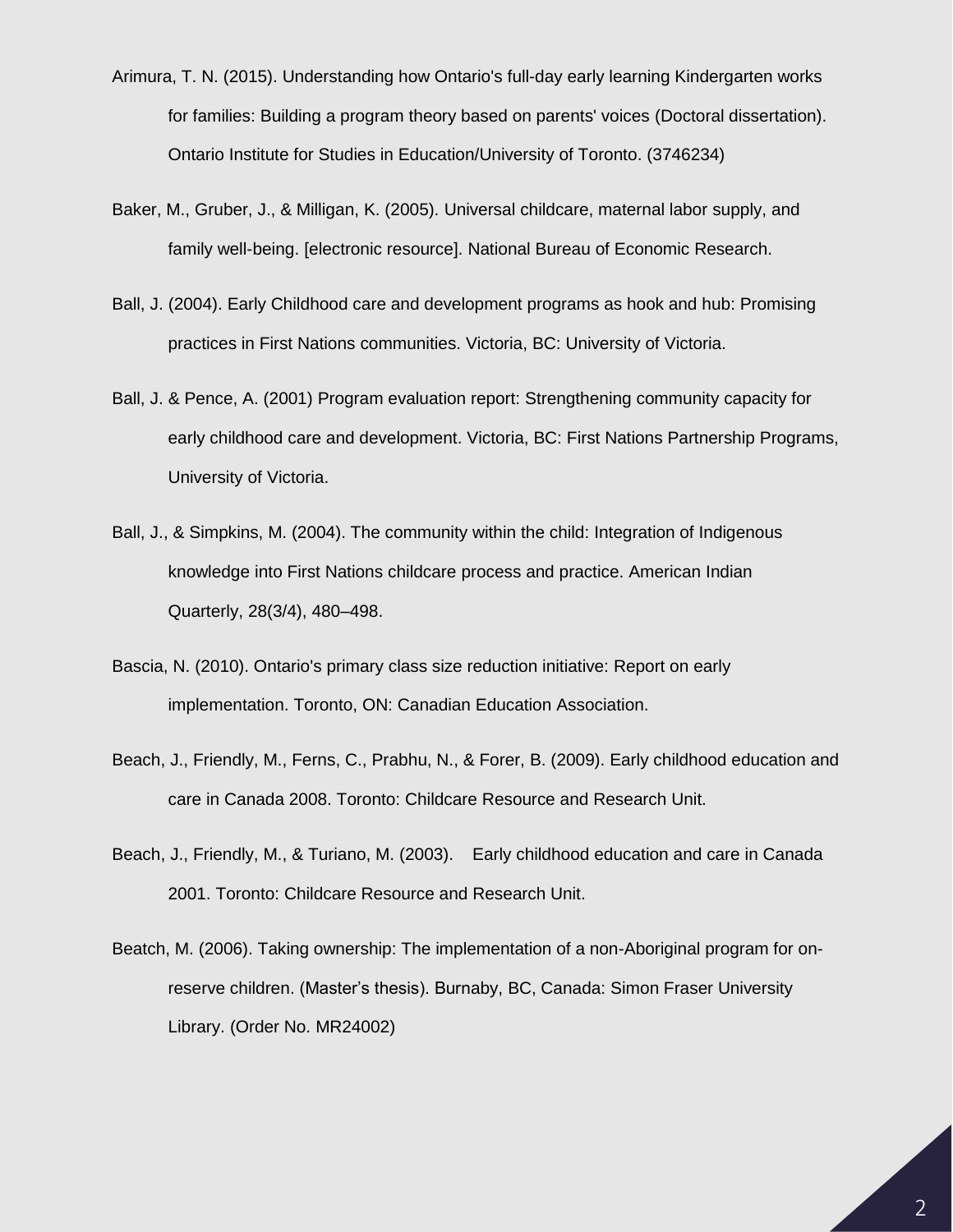- Beatch, M., & Le Mare, L. (2007). Taking ownership: The implementation of a non-Aboriginal early education programme for on-reserve children. Australian Journal of Indigenous Education, 36, 77-87.
- Benzies, K., Mychasiuk, R., Kurilova, J., Tough, S., Edwards, N., & Donnelly, C. (2014). Twogeneration Preschool programme: Immediate and 7-year-old outcomes for low-income children and their parents. Child & Family Social Work, 19(2), 203–214.
- Brodin, J. (2010). Education for global competencies: An eu-Canada exchange programme in higher education and training. Journal of Studies in International Education, 14(5), 569- 584.
- Brunsek, A., Perlman, M., Falenchuk, O., McMullen, E., Fletcher, B., & Shah, P. S. (2017). The relationship between the early childhood environment rating scale and its revised form and child outcomes: A systematic review and meta-analysis. PLoS ONE, 12(6), 1–29.
- Canada, H., & Canada, P. H. A. o. (2017). Evaluation of the Aboriginal head start in Urban and Northern Communities program 2011-2012 to 2015-2016. Public Health Agency of Canada.
- Canada, P. H. A. o. (2012). Evaluation of the Aboriginal head start in Urban and Northern Communities program. Public Health Agency of Canada.
- Childcare Resource and Research Unit. (2000). Early childhood care and education in Canada: Provinces and Territories: 1998. Toronto: Author.
- Corter, C., Bertrand, J., Pelletier, J., Griffin, T., McKay, D., Patel, S., & Ioannone, P. (2006). Toronto first duty phase 1 final report: Evidence-based understanding of integrated foundations for early childhood. Toronto, ON: Atkinson Centre for Society and Child Development, Ontario Institute for Studies in Education/University of Toronto.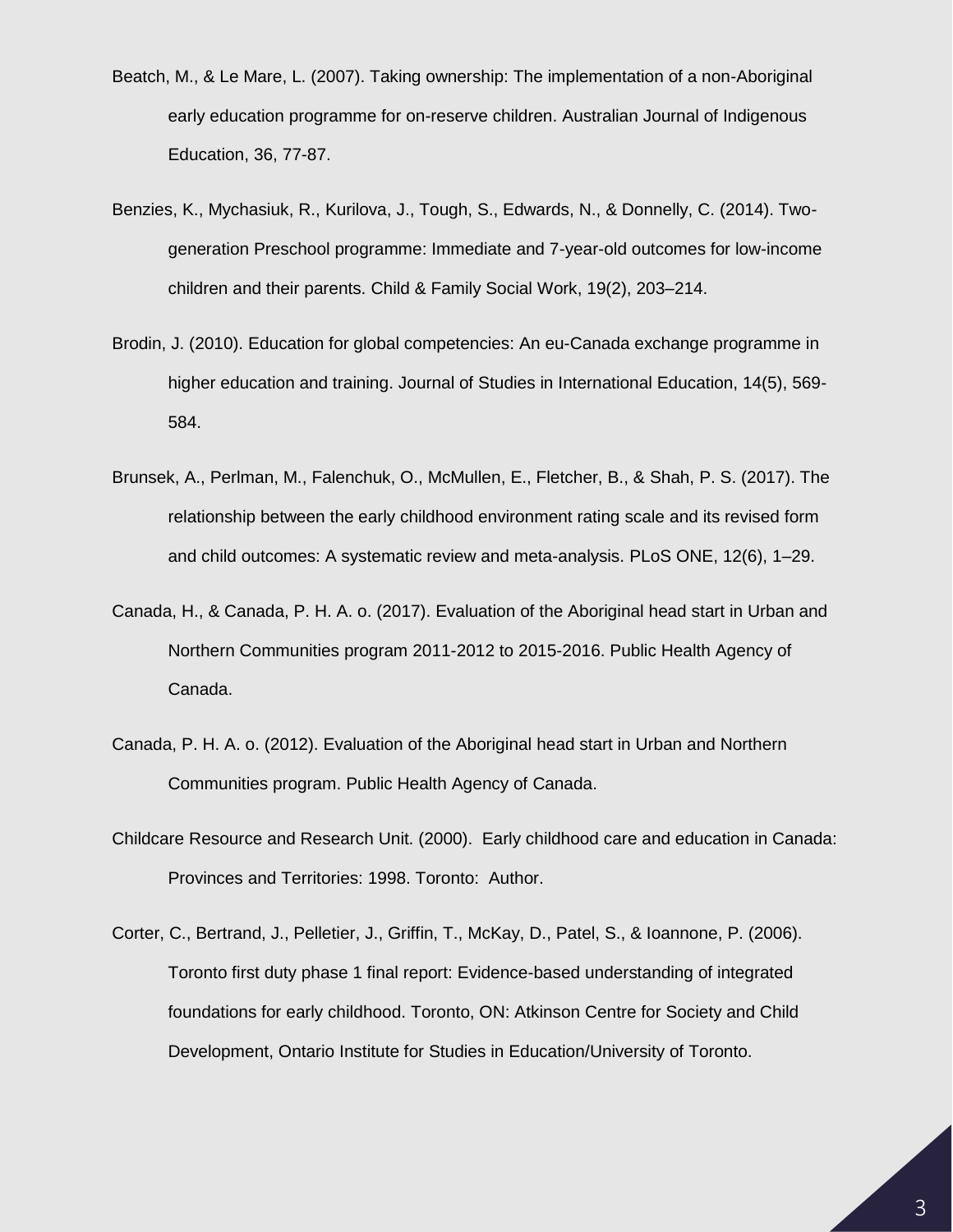- Corter, C., Janmohamed, Z., & Pelletier, J. (2012). Toronto first duty: Phase 3 report. Toronto, ON: Atkinson Centre for Society and Child Development, Ontario Institute for Studies in Education/University of Toronto.
- Corter, C., Patel, S., Pelletier, J., & Bertrand, J. (2008). The early development instrument as an evaluation and improvement tool for school-based, integrated services for young children and parents: The Toronto first duty project. Early Education & Development, 19(5), 773-794.
- Corter, C., Pelletier, J., Janmohamed, Z., Bertrand, J., Arimura, T., Patel, S., . . . Brown, D. (2009). Toronto first duty phase 2, 2006-2008: Final research report. Toronto, ON: Atkinson Centre for Society and Child Development, Institute of Child Study/Department of Human Development and Applied Psychology, Ontario Institute for Studies in Education/University of Toronto.
- Coulthard, C. (2017). Finding the voice of the early author: The impact of a self-authoring program among First Nations, Métis, and Inuit preschool children and families (Doctoral dissertation). University of Toronto. (Order No. 10634692)
- Crooks, C. V., & Peters, R. D. (2005). Predicting academic difficulties: Does a complex, multidimensional model outperform a unidimensional teacher rating scale? Canadian Journal of Behavioural Science, 37(3), 170-180.
- da Costa, J. L., & Bell, S. (2000). Full day kindergarten at an inner-city elementary school: Perceived and actual effects.
- da Costa, J. L., & Bell, S. (2001). A comparison of the literacy effects of full day vs. half-day Kindergarten. Paper presented at the annual meeting of the American Educational Research Association Seattle, WA.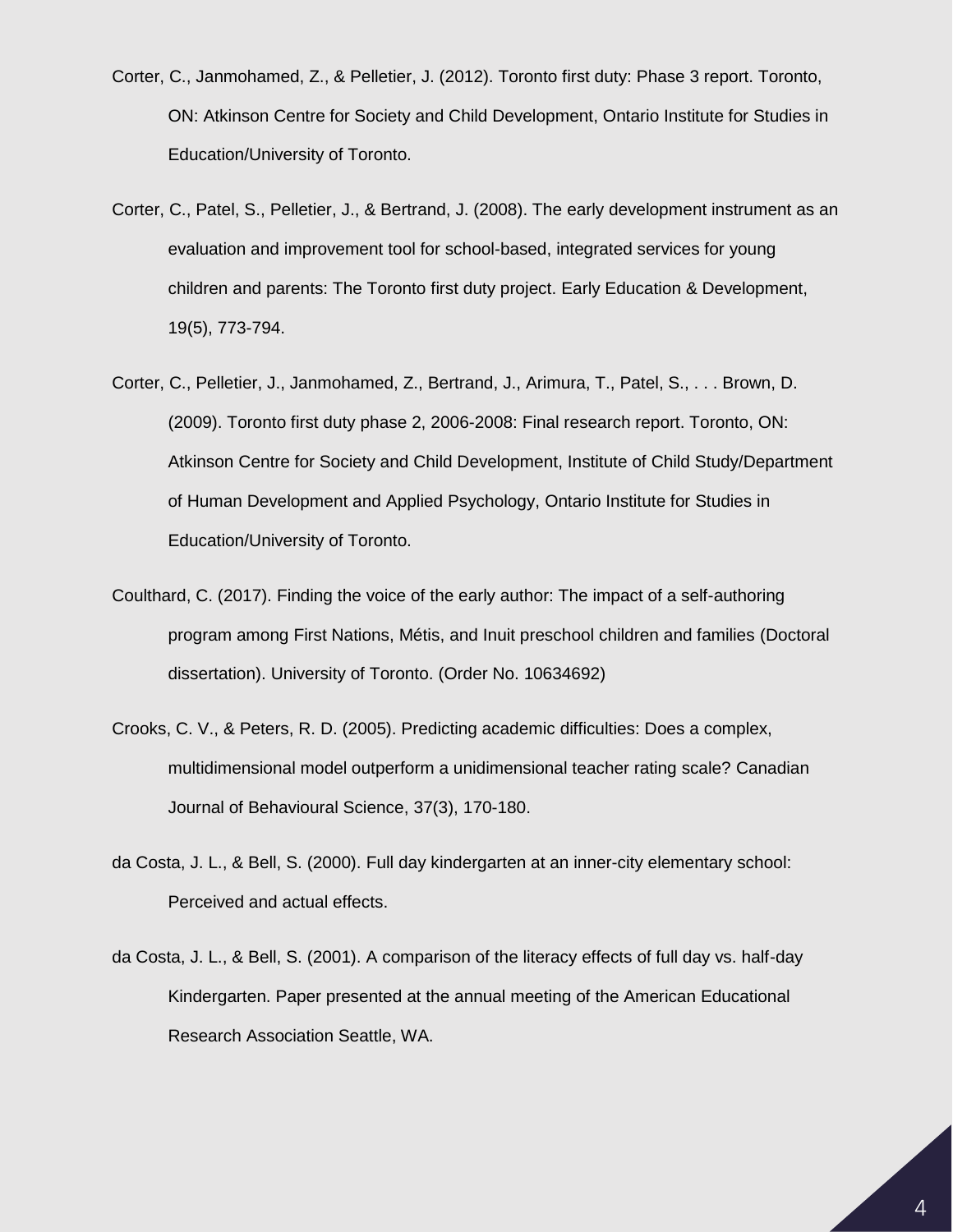- dela Cruz, A. M., & McCarthy, P. (2010). Alberta Aboriginal head start in Urban and Northern Communities: Longitudinal study pilot phase. Chronic Diseases in Canada, 30(2), 40-45.
- Di Santo, A. (2000). Multi-age groupings in early childhood education: The affordances and opportunities of a multi-age child care model (Master's thesis). National Library of Canada. (14260)
- Di Stasio, M. R., Savage, R., & Abrami, P. C. (2012). A follow-up study of the ABRACADABRA web-based literacy intervention in grade 1. Journal of Research in Reading, 35(1), 69.
- Doherty, G., Ferguson, T. M., Ressler, G., & Lomotey, J. (2015). Enhancing child care quality by director training and collegial mentoring. Early Childhood Research & Practice, 17(1).
- Ferns, C., Friendly, M., Beach, J., Ferns, C., & Turiano, M. (2007). Early childhood education and care in Canada 2006. Toronto: Childcare Resource and Research Unit.
- Friendly, M., Larsen, E., Feltham, L.E., Grady, B., Forer, B. & Jones, M. (2018). Early childhood education and care in Canada 2016. Toronto: Childcare Resource and Research Unit.
- Friendly, M., Grady, B., Macdonald, L., & Forer, B. (2015). Early childhood education and care in Canada 2014. Toronto: Childcare Resource and Research Unit.
- Friendly, M., Halfon, S., Beach, J., & Forer, B. (2013). Early childhood education and care in Canada 2012. Toronto: Childcare Resource and Research Unit.
- Friendly, M., & Beach, J. (2005). Early childhood education and care in Canada 2004. Toronto: Childcare Resource and Research Unit.
- Forget-Dubois, N., Lemelin, J.-P., Boivin, M., Dionne, G., Séguiin, J. R., Vitaro, F., & Tremblay, R. E. (2007). Predicting early school achievement with the EDI: A longitudinal population-based study. Early Education & Development, 18(3), 405-426.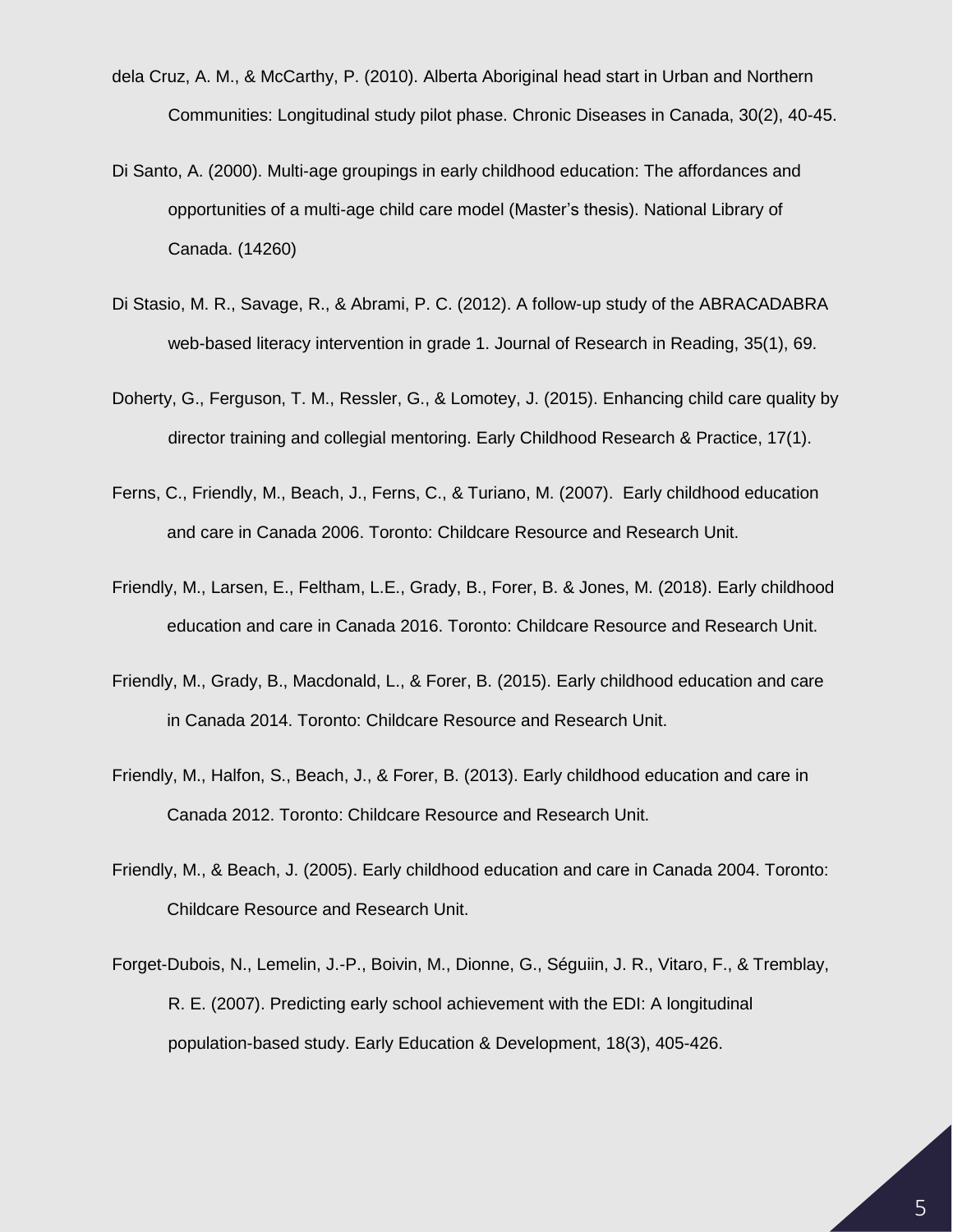- Froehlich Chow, A., Leis, A., Humbert, L., Muhajarine, N., & Engler-Stringer, R. (2016). Healthy start - Départ santé: A pilot study of a multilevel intervention to increase physical activity, fundamental movement skills and healthy eating in rural childcare centres. Canadian Journal of Public Health = Revue Canadienne De Sante Publique, 107(3), 312-318.
- Gerlach, A. J., & Gignac, J. (2019). Exploring continuities between family engagement and wellbeing in Aboriginal head start programs in Canada: A qualitative inquiry. Infants & Young Children, 32(1), 15.
- Girard, L.-C., Girolametto, L., Weitzman, E., & Greenberg, J. (2011). Training early childhood educators to promote peer interactions: Effects on children's aggressive and prosocial behaviors. Early Education and Development, 22(2), 305-323.
- Graham, A., McNamara, J., & VanLankveld, J. (2011). Summer literacy for young vulnerable learners: A study of caregiver involvement and program stability. Exceptionality Education International, 21(1), 15-27.
- Haeck, C., Lefebvre, P., & Merrigan, P. (2015). Canadian evidence on ten years of universal Preschool policies: The good and the bad. Labour Economics, 36, 21.
- Harper, S., Platt, A., & Pelletier, J. (2011). Unique effects of a family literacy program on the early reading development of English language learners. Early Education and Development, 22(6), 989-1008.
- Hart, S., Ellis, J., & Small-McGinley, J. (1998). Mentor-supported literacy development in Elementary schools. Alberta Journal of Educational Research, 44(2), 149.
- Heagle, K., Timmons, K., Hargreaves, F., & Pelletier, J. (2017). The social Kindergartener: Comparing children's perspectives of full- and half-day Kindergarten. Early Child Development & Care, 187(5/6), 978-989.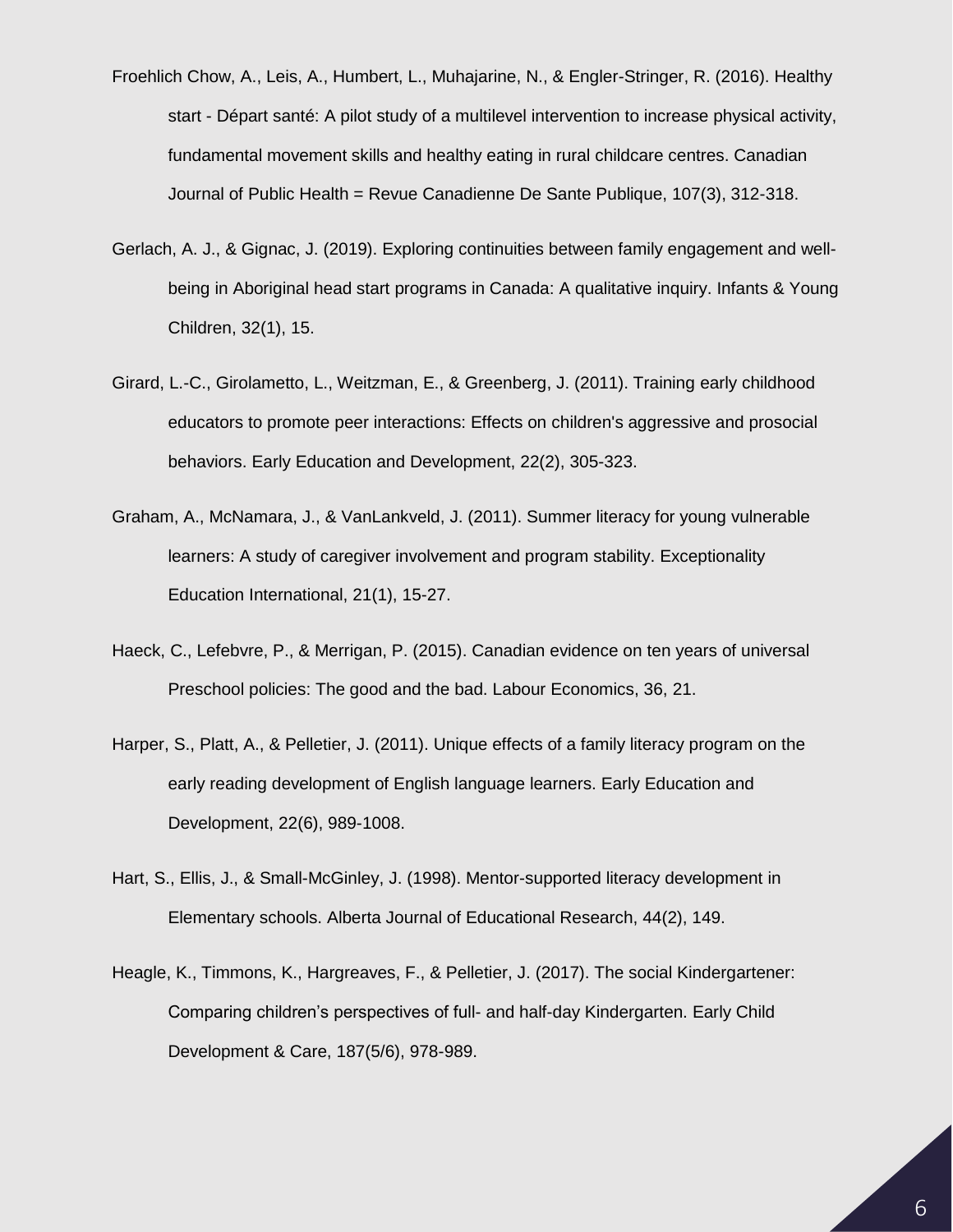- Heredia, B. (2005). A two-year evaluation of the impact of in-service professional development on primary students' literacy outcomes (Master's thesis). Ontario Institute for Studies in Education/University of Toronto. (305379490)
- Howe, N., Jacobs, E., Vukelich, G., & Recchia, H. (2011). In-service professional development and constructivist curriculum: Effects on quality of child care, teacher beliefs, and interactions. Alberta Journal of Educational Research, 57(4), 353-378.
- Hertzman, C. (2008). EDI. Vancouver, BC: The Human Early Learning Partnership, University of British Columbia.
- Human Resources and Skills Development Canada. (June 2009). Formative evaluation of the understanding the early years initiative: Final report (978-1-100-13421-5). Ottawa, ON: Human Resources and Skills Development Canada, Strategic Policy and Research Branch.
- Hume, S., Rutman, D., & Hubberstey, C. (2006). Language nest evaluation report. Yellowknife, Northwest Territories: Department of Education, Culture and Employment.
- Hundert, J. P. (2007). Training classroom and resource Preschool teachers to develop inclusive class interventions for children with disabilities: Generalization to new intervention targets. Journal of Positive Behavior Interventions, 9(3), 159-173.
- Hymel, S., Lemare, L., & McKee, W. (2011). The early development instrument: An examination of convergent and discriminant validity. Social Indicators Research, 103(2), 267-282.
- Janmohamed, Z., McCuaig, K., Akbari, E., Gananathan, R., & Jenkins, J. (2014). Schools at the centre: Findings from case studies exploring seamless early learning in Ontario. Toronto, ON: Atkinson Centre for Society and Child Development, Ontario Institute for Studies in Education/University of Toronto.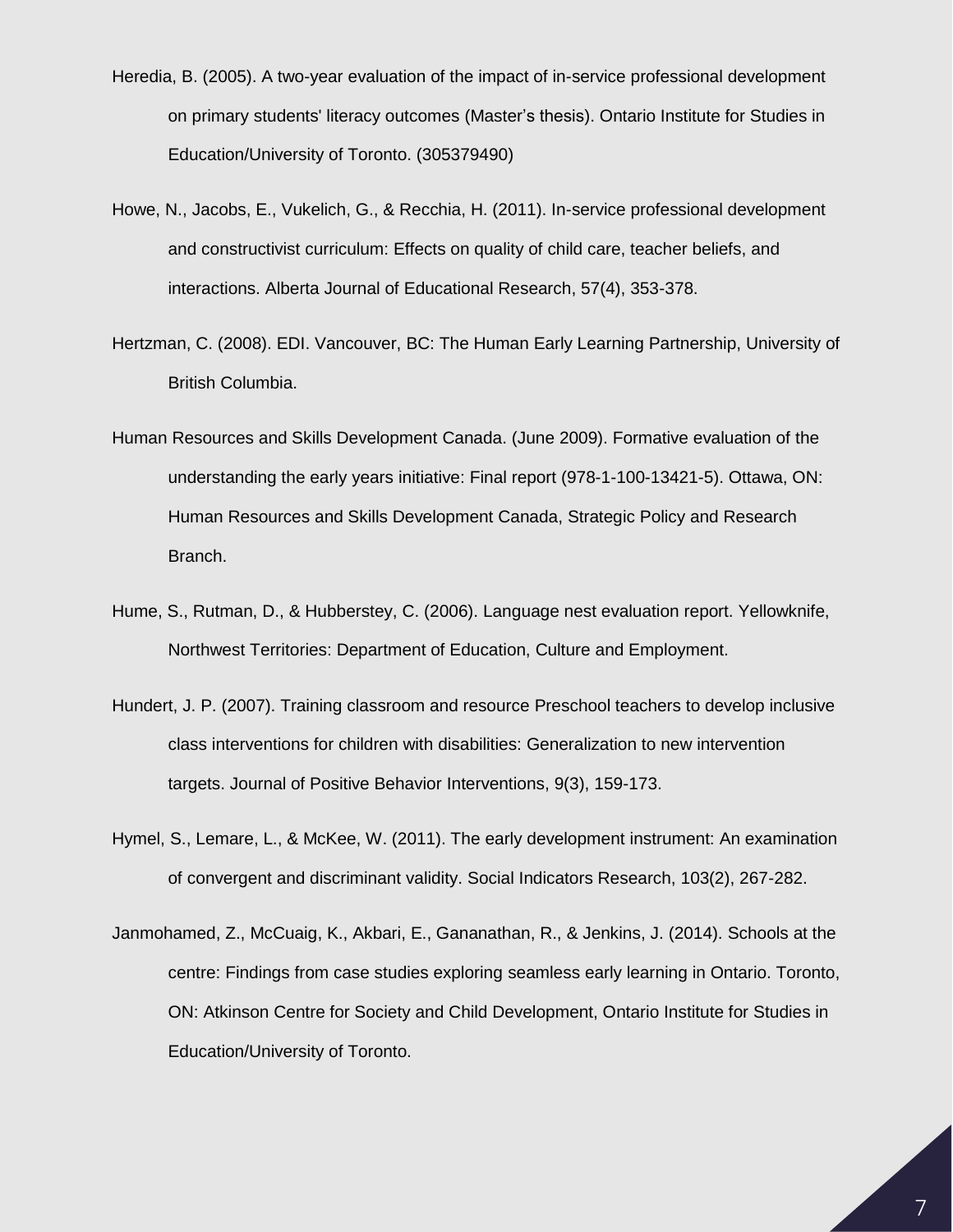- Janus, M., & Offord, D. R. (2007). Development and psychometric properties of the early development instrument (EDI): A measure of children's school readiness. Canadian Journal of Behavioural Science, 39(1), 1-22.
- Janus, M., Brinkman, S. A., & Duku, E. K. (2011). Validity and psychometric properties of the early development instrument in Canada, Australia, United States, and Jamaica. Social Indicators Research, 103(2), 283-297.
- Janus, M., Duku, E., & Schell, A. (2012). The full day Kindergarten early learning program final report. Hamilton, ON: Offord Centre for Child Studies, McMaster University.
- Jasinski, M.-A. (2012). Helping children to learn at home: A family project to support young English-language learners. TESL Canada Journal, 29, 224-230.
- Jenson, J., de Castell, S., Muehrer, R., & McLaughlin-Jenkins, E. (2016). Playing and learning: An iPad game development & implementation case study | Jouer et apprendre: une étude de cas du développement et de la mise en œuvre d'un jeu sur iPad. Canadian Journal of Learning and Technology | La Revue Canadienne de l'apprentissage et de la technologie, 42(3).
- John, B. A., Cameron, L., & Bartel, L. (2016). Creative musical play: An innovative approach to early childhood music education in an urban community school of music. Action, Criticism, and Theory for Music Education, 15(3), 21–36.
- Johnson, L. C., & Mathien, J. (1999). Early childhood education services for Kindergarten-age children in four Canadian provinces: Scope, nature and future models. The Canadian Journal of Research in Early Childhood Education, 7(4), 369-380.
- Jones, G., Ostojic, D., Menard, J., Picard, E., & Miller, J. C. (2017) Primary prevention of reading failure: Effect of universal peer tutoring in the early grades. The Journal of Educational Research, 110(2), 171-176.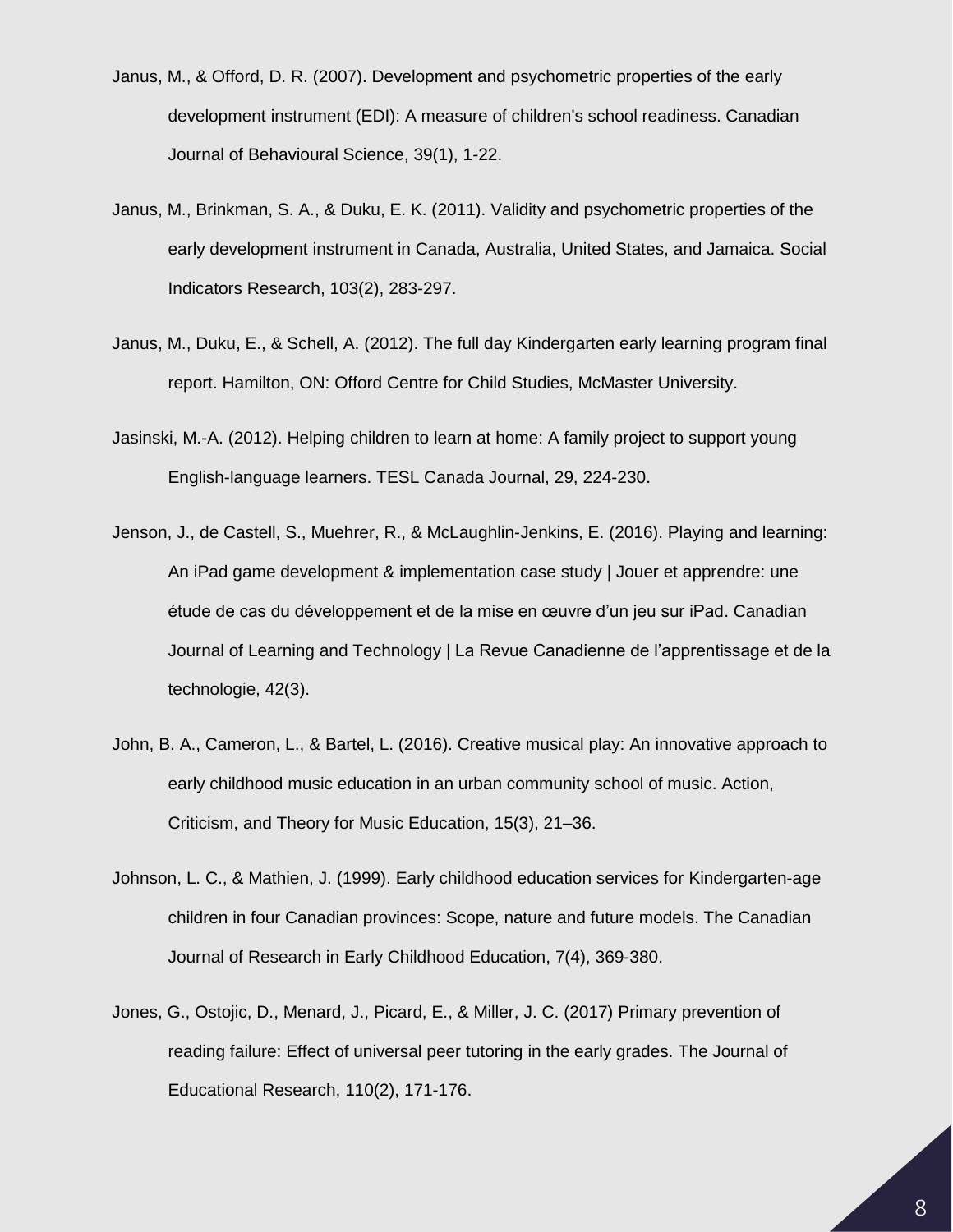- Kaplan, G., & Komishin, S. (2011). Evaluation Aboriginal head start on reserve 2010-2011: "A place of our own". Winnipeg, MB: Kaplan Research Associates.
- Katz, J. & Sokal, L. (2016). Universal design for learning as a bridge to inclusion: A qualitative report of student voices. International Journal of Whole Schooling, 12(2), 36-63.
- Kohen, D., Dahinten, V. S., Khan, S., & Hertzman, C. (2008). Child care in Quebec: Access to a universal program. Canadian Journal of Public Health = Revue Canadienne De Sante Publique, 99(6), 451-455.
- Kopf-Johnson, L. A. (2019). Coaching as a strategy for improving early learning program quality (Master's thesis). University of Toronto.(13425273)
- Kummen, K., & Hodgins, B. D. (2019). Learning collectives with/in sites of practice: Beyond training and professional development. Journal of Childhood Studies, 44(1), 111-122.
- Lapointe, P., Tremblay, R. E., & Hébert, M. (2005). Évaluation d'un programme national de maternelle en milieux défavorisés. Canadian Journal of Education, 28(4), 615‐637
- Lavoie, C., Mark, M., & Jenniss, B. (2014). Indigenizing vocabulary teaching: An example of multiliteracies pedagogy from unamen shipu. Diaspora, Indigenous, and Minority Education, 8(4), 207-222.
- Lebihan, L., Haeck, C., & Merrigan, P. (2015). Universal childcare and long-term effects on child well-being: Evidence from Canada. Working Papers, 15(2). Research Group on Human Capital, University of Quebec in Montreal's School of Management.
- Le Mare, L. & Audet, K. (2003). The Vancouver HIPPY Project: Preliminary evaluation findings from a multicultural program. International Research on the Home Instruction for Parents of Preschool Youngsters (HIPPY) Program. Simon Fraser University.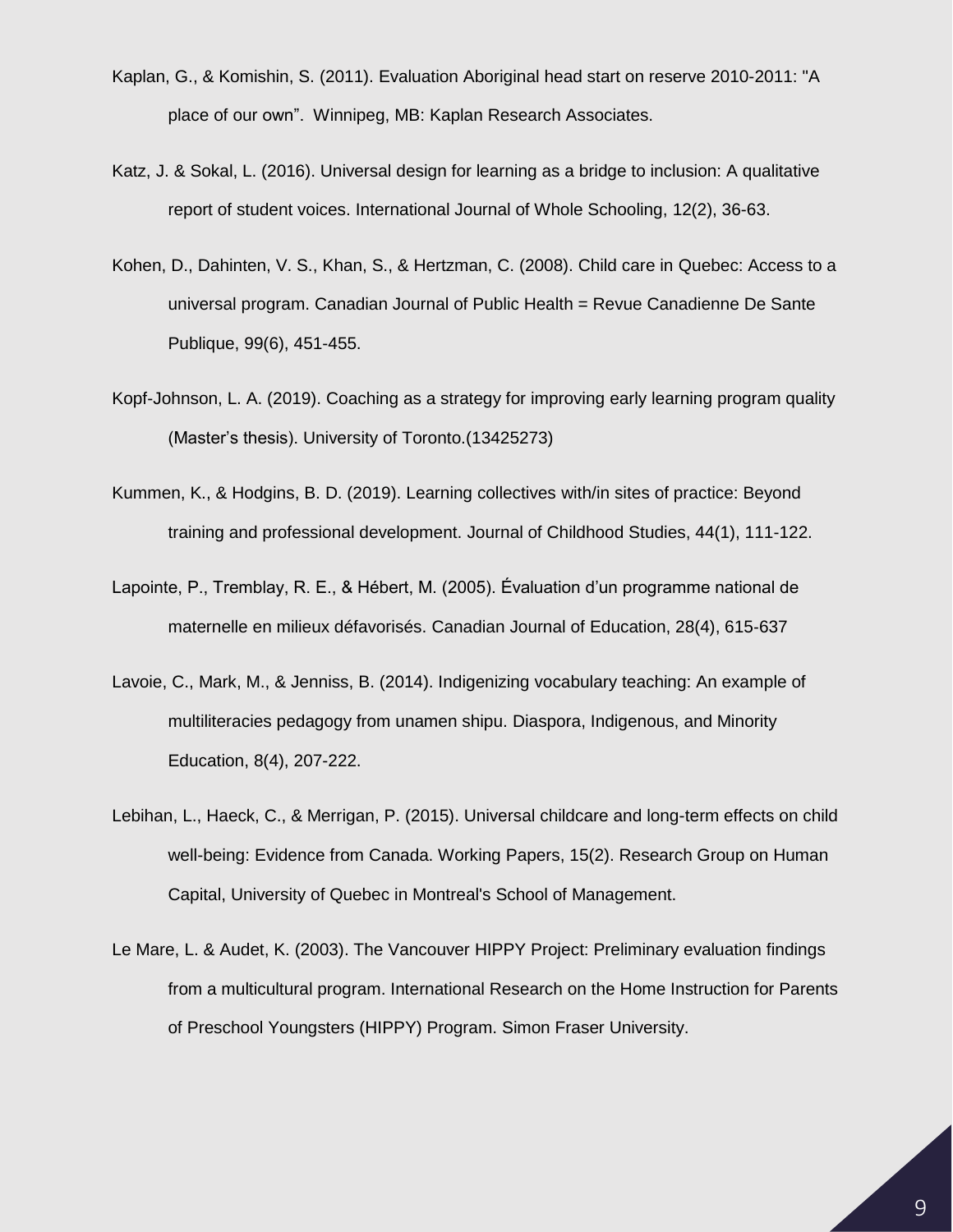- Love, N., Nelson, G., Pancer, S. M., Loomis, C., Hasford, J. (2013). Generativity as a positive mental health outcome: The long-term impacts of better beginnings, better futures on youth at ages 18-19. Canadian Journal of Community Mental Health 32(1): 155.
- MacDonald, C., & Figueredo, L. (2010). Closing the gap early: Implementing a literacy intervention for at-risk Kindergartners in urban schools. Reading Teacher 63(5): 404- 419.
- MacDonald, M. (2007). Toward formative assessment: The use of pedagogical documentation in early elementary classrooms. Early Childhood Research Quarterly, 22(2), 232-242.
- MacKay, L. D., & McIntosh, K. (2012). Effects of explicit and non-explicit versions of an early intervention program incorporating Indigenous culture into Kindergarten literacy instruction. Multicultural Learning and Teaching, 7(2), 1-30.
- McCain, M.N., Mustard, J.F., & McCuaig, K. (2011). Early Years Study 3: Making Decisions, Taking Action. Toronto: Margaret & Wallace McCain Family Foundation.
- Mander, D. & Moore, N. D. (2015). Speech-language service delivery model in low socioeconomic status preschools: An exploratory evaluation. Canadian Journal of Speech-Language Pathology and Audiology, 39(3), 214-236.
- Mashford-Pringle, A. (2008). The impacts of health and education for children and families enrolled in Aboriginal Head Start Urban and Northern Communities in Ontario (Master's thesis). Ontario Institute for Studies in Education/University of Toronto.
- Mashford-Pringle, A. (2012). Early learning for Aboriginal children: Past, present and future and an exploration of the Aboriginal Head Start Urban and Northern Communities program in Ontario. First Peoples Child & Family Review, 7(1), 127-140.
- McCain, M.N., Mustard, J.F., & McCuaig, K. (2011). Early Years Study 3: Making Decisions, Taking Action. Toronto: Margaret & Wallace McCain Family Foundation.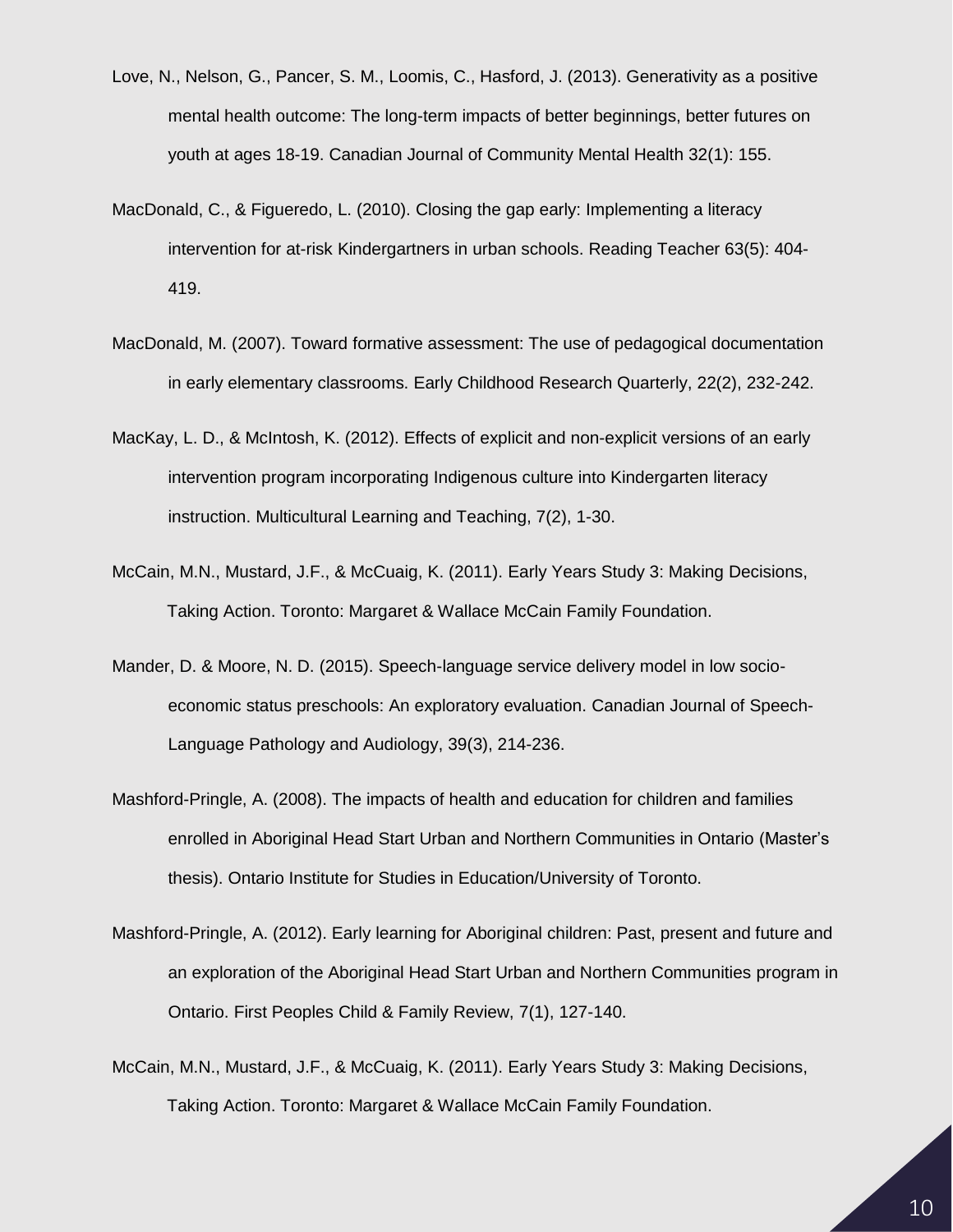- McGlynn-Stewart, M., Brathwaite, L., Hobman, L., Maguire, N., & Mogyorodi, E. (2019). Openended apps in Kindergarten: Identity exploration through digital role-play. Language and Literacy, 20(4), 40-54.
- McIntosh, K., Craft, C. B., & MacKay, L. D. (2013). Perceived cultural responsiveness and effectiveness of a speech and language program for Indigenous Preschool students. Multicultural Learning and Teaching, 8(1), 47-64.
- McIvor, O. (2005). Building the nests: Indigenous language revitalization in Canada through early childhood immersion programs (Master's thesis). University of Victoria, Victoria, British Columbia.
- McKay, K. & Nigro, S. (2016). Policy at play: The implementation of healthy eating and active living guidelines in Municipal child care settings. Canadian Journal of Public Health, 107(6), E556-E561.
- McNamara, J. K., & Vervaeke, S. (2008). An exploratory study of emergent literacy intervention for Preschool children with language impairments. Exceptionality Education International, 18(1), 9-32.
- Meaney, W. & Harris-Lorenze, E. (2003). Alberta learning: Early development instrument pilot project evaluation. Edmonton, AB: Alberta Learning Performance Measurement and Reporting Branch, Mulcahy, Wiles and Associates.
- Ministry of Education (2013). A meta-perspective on the evaluation of full-day kindergarten during the first two years of implementation. Government of Ontario.
- Moffatt, L. (2016). Start with a seedling: Uncovering the Kindergarten language and literacy curriculum one leaf at a time. Language and Literacy, 18(3), 89.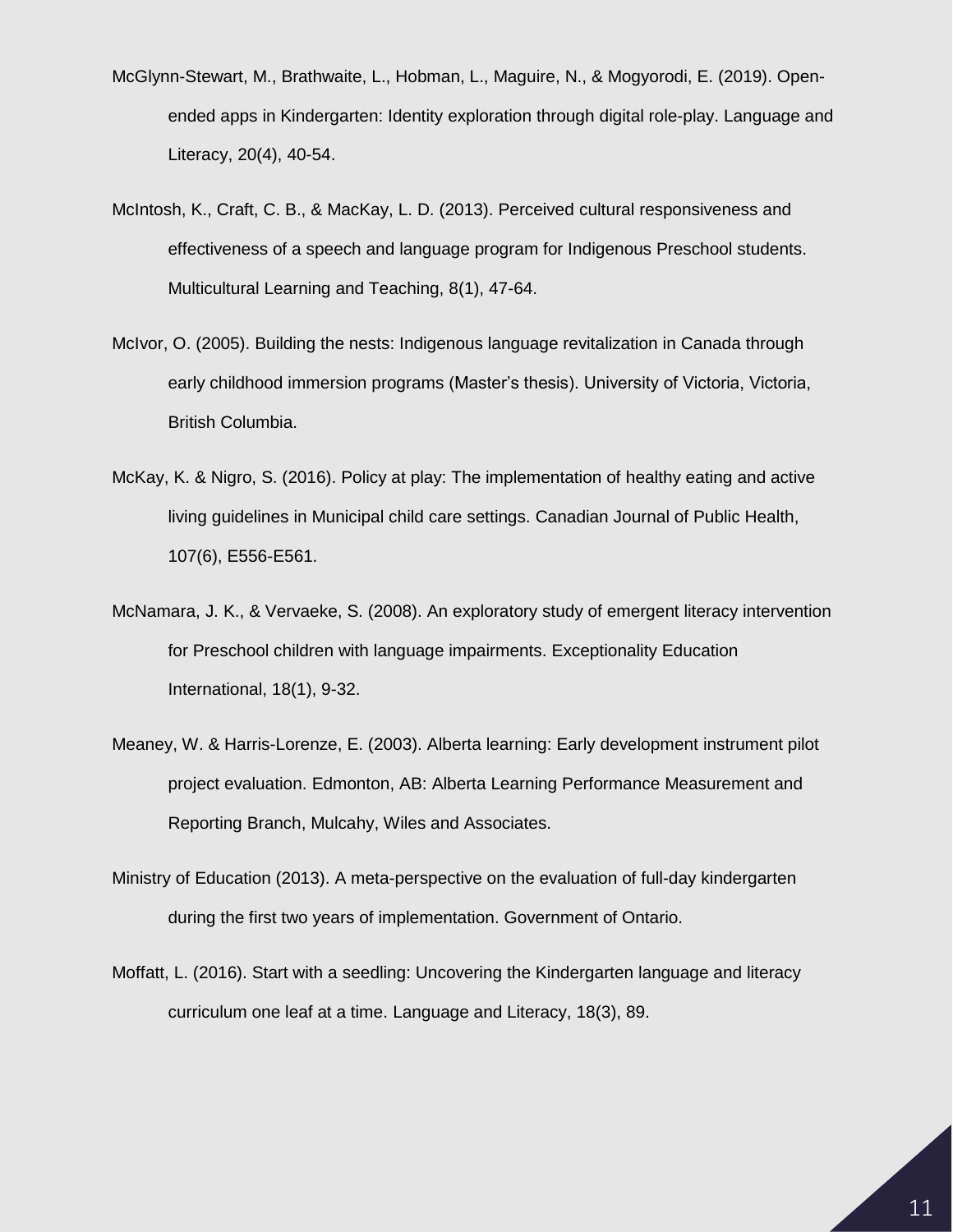- Moisan, A., Poulin, F., Capuano, F., & Vitaro, F. (2014). Impact of two interventions to improve social competence in aggressive children in Kindergarten. Canadian Journal of Behavioural Science, 46(2), 301-311
- Moores, P. S. (2010). Engaging community partners to promote healthy behaviours in young children. Canadian Journal of Public Health, 101(5), 369-373.
- Mousavi, A. & Krishnan, V. (2015). Setting the scope for early child development instrument (EDI): A psychometric re-examination of the tool with Alberta data. Social Indicators Research, 122(3), 925-944.
- Patel, S. (2009). Integrated early childhood program participation, parenting, and child development outcomes: The Toronto First Duty project (Doctoral dissertation). Toronto, ON: University of Toronto.
- Patel, S., Corter, C., Pelletier, J., & Bertrand, J. (2016). 'Dose-response' relations between participation in integrated early childhood services and children's early development. Early Childhood Research Quarterly, 35, 49-62.
- Pelletier, J. (2012). Key findings from year 1 of full--day early learning Kindergarten in Peel. Ontario Institute for Studies in Education, Dr. Eric Jackman Institute of Child Study, University of Toronto.
- Pelletier, J. (2014). Key Findings from year 3 of full--day early learning Kindergarten in Peel. Ontario Institute for Studies in Education, Dr. Eric Jackman Institute of Child Study, University of Toronto.
- Pelletier, J. & Corter, C. (2005). Design, implementation, and outcomes of a school readiness program for diverse families. School Community Journal, 15(1), 89-116.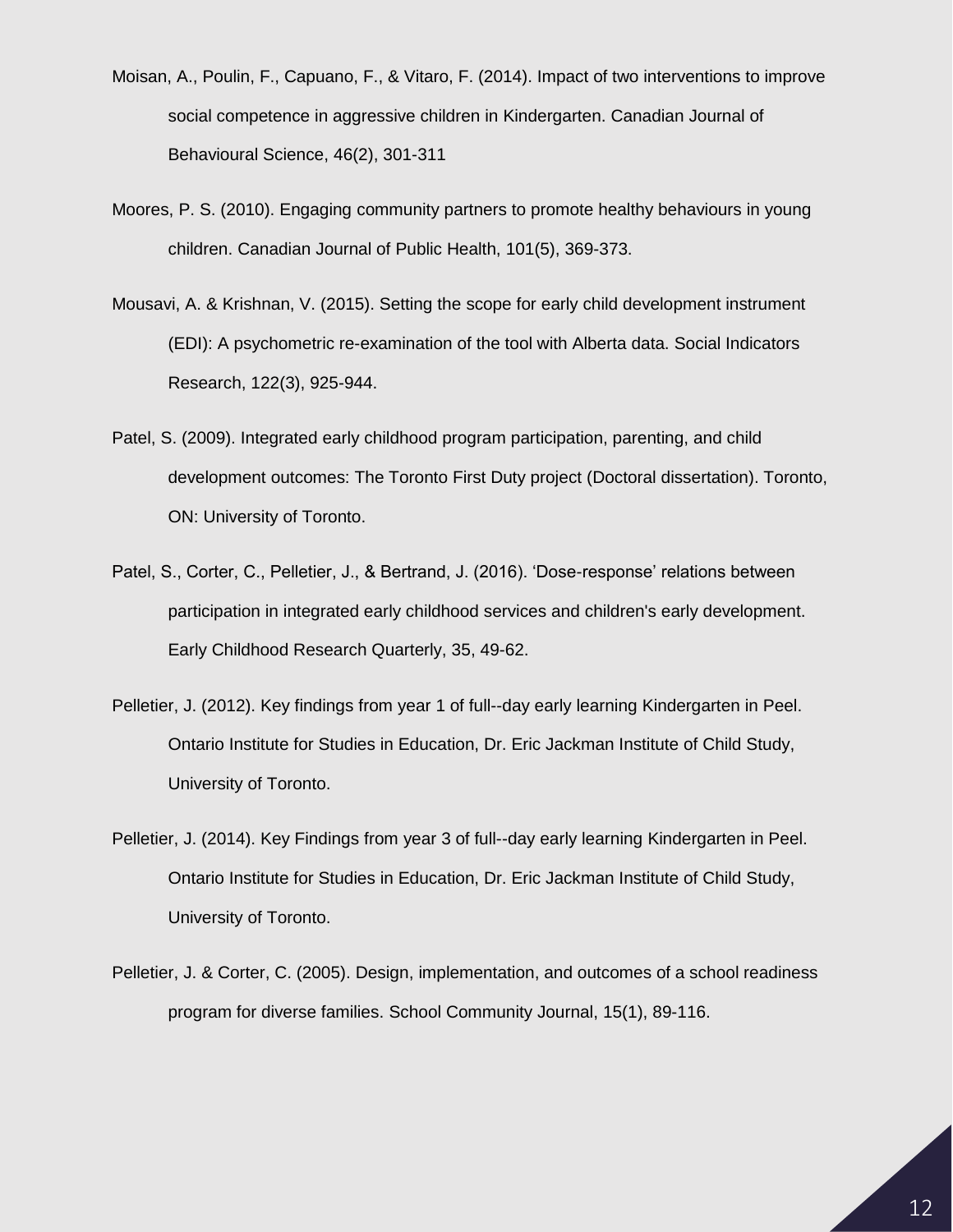- Pelletier, J. & Corter, C. (2005). Toronto first duty: Integrating Kindergarten, childcare, and parenting support to help diverse families connect to schools. Multicultural Education, 13(2): 30-37.
- Pelletier, J. & Corter, C. (2010). Schools as integrated service hubs for young children and families: Policy implications of the Toronto first duty project. International Journal of Child Care and Education Policy, 4(2), 45-54
- Pelletier, J. & Brent, J. M. (2002). Parent participation in children's school readiness: The effects of parental self-efficacy, cultural diversity and teacher strategies. International Journal of Early Childhood, 34(1), 45-60.
- Peters, R. D., Petrunka, K., & Arnold, R. (2003). The Better Beginnings, Better Futures Project: A universal, comprehensive, community-based prevention approach for primary school children and their families. Journal of Clinical Child & Adolescent Psychology, 32(2), 215-227.
- Peters, R., Petrunka, K., Khan, S., Howell-Moneta, A., Nelson, G., Pancer S. M., et al. (2016). Cost-savings analysis of the Better Beginnings, Better Futures community-based project for young children
- Peterson, S. S., Jang, E., Jupiter, C., & Dunlop M. (2012). Preschool Early Literacy Program in Ontario Public Libraries. Canadian Journal of Library and Information Practice and Research. July 1, 2012. Vol. 7. No 2.
- Poulin, F., Capuano, F., Vitaro, F., Veriaan, P., Brodeur, M., Giroux, J., & Gagnon, C. (2010). Le programme de prévention Fluppy : Modèle théorique sous-jacent et implantation du devis d'évaluation en milieu de pratique. The Fluppy prevention program: Theoretical model and implementation of research design in the community]. Revue de Psychoéducation, 39(1), 61-83.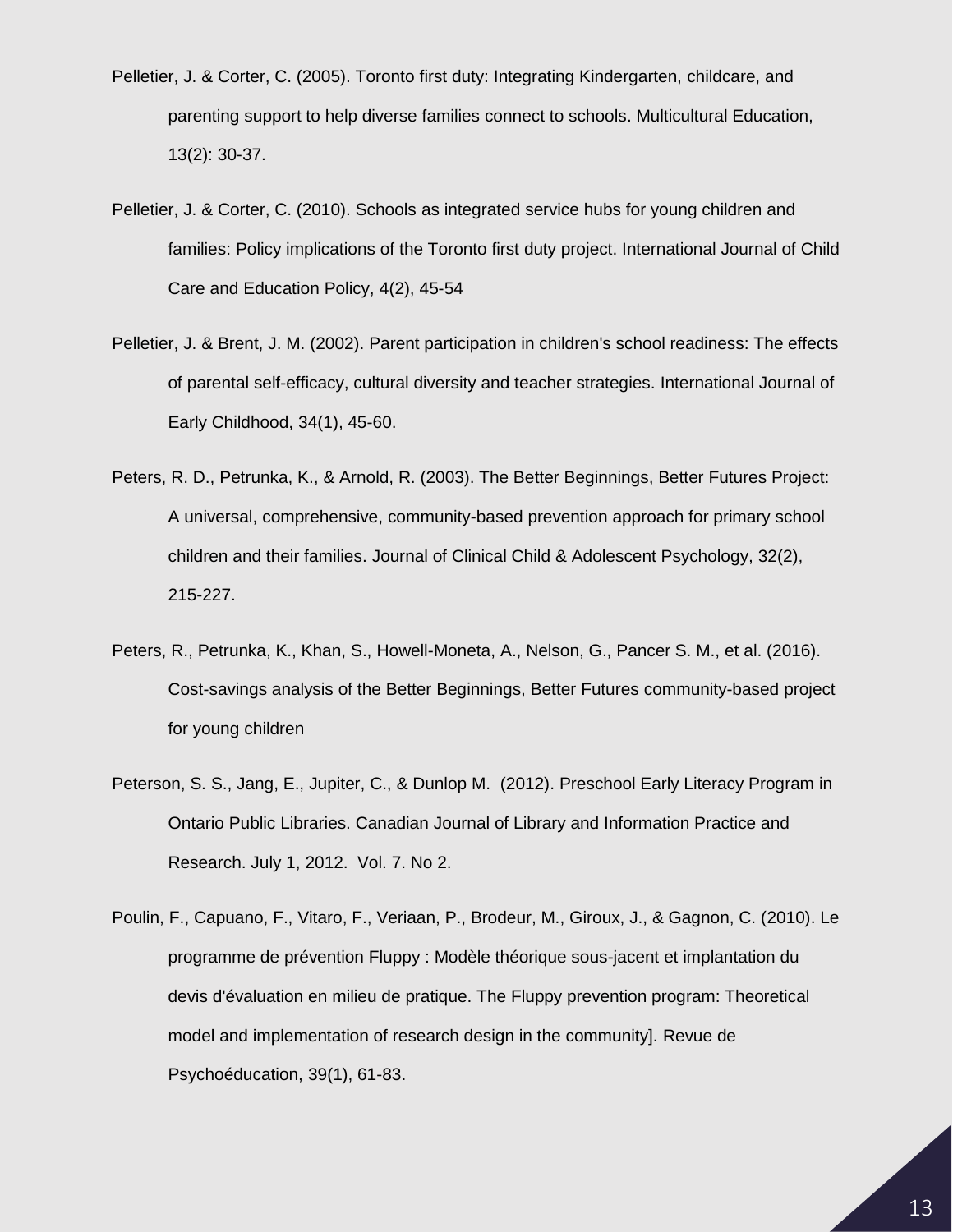- Province of Nova Scotia. (2016). Learning as we grow: Evaluation of the pre-primary program and early years centres. Round 1 report. Margaret and Wallace McCain Family Foundation.
- Province of Nova Scotia. (2017). Learning as we grow: Evaluation of the pre-primary program and early years centres. Year 2 report. Margaret and Wallace McCain Family Foundation.
- Pyle, A., & DeLuca, C. (2017). Assessment in play-based kindergarten classrooms: An empirical study of teacher perspectives and practices. Journal of Educational Research, 110(5), 457-466.
- Rothschild, N. L. (2017). A comparison of full-day and half-day English and French immersion Kindergarten: Children's outcomes and experiences (Master's thesis). Toronto, ON: University of Toronto.
- Saint-Laurent, L., & Giasson, J. (1999). Four Canadian kindergarten teachers' reports about the implementation of an emergent reading program. The Elementary School Journal, 100(2), 111-127.
- Savage, R. S., Abrami, P., Hipps, G., & Deault, L. (2009). A randomized controlled trial study of the ABRACADABRA reading intervention program in grade 1. Journal of Educational Psychology, 101(3), 590-604.
- Sénécha, M., & Young, L. (2008). The effect of family literacy interventions on children's acquisition of reading from Kindergarten to grade 3: A meta-analytic review. Review of Educational Research, 78(4), 880-907.
- Taylor, L. K., Bernhard, J. K., Garg, S., & Cummins, J. (2008). Affirming plural belonging: Building on students' family-based cultural and linguistic capital through multiliteracies pedagogy. Journal of Early Childhood Literacy, 8(3), 269–294.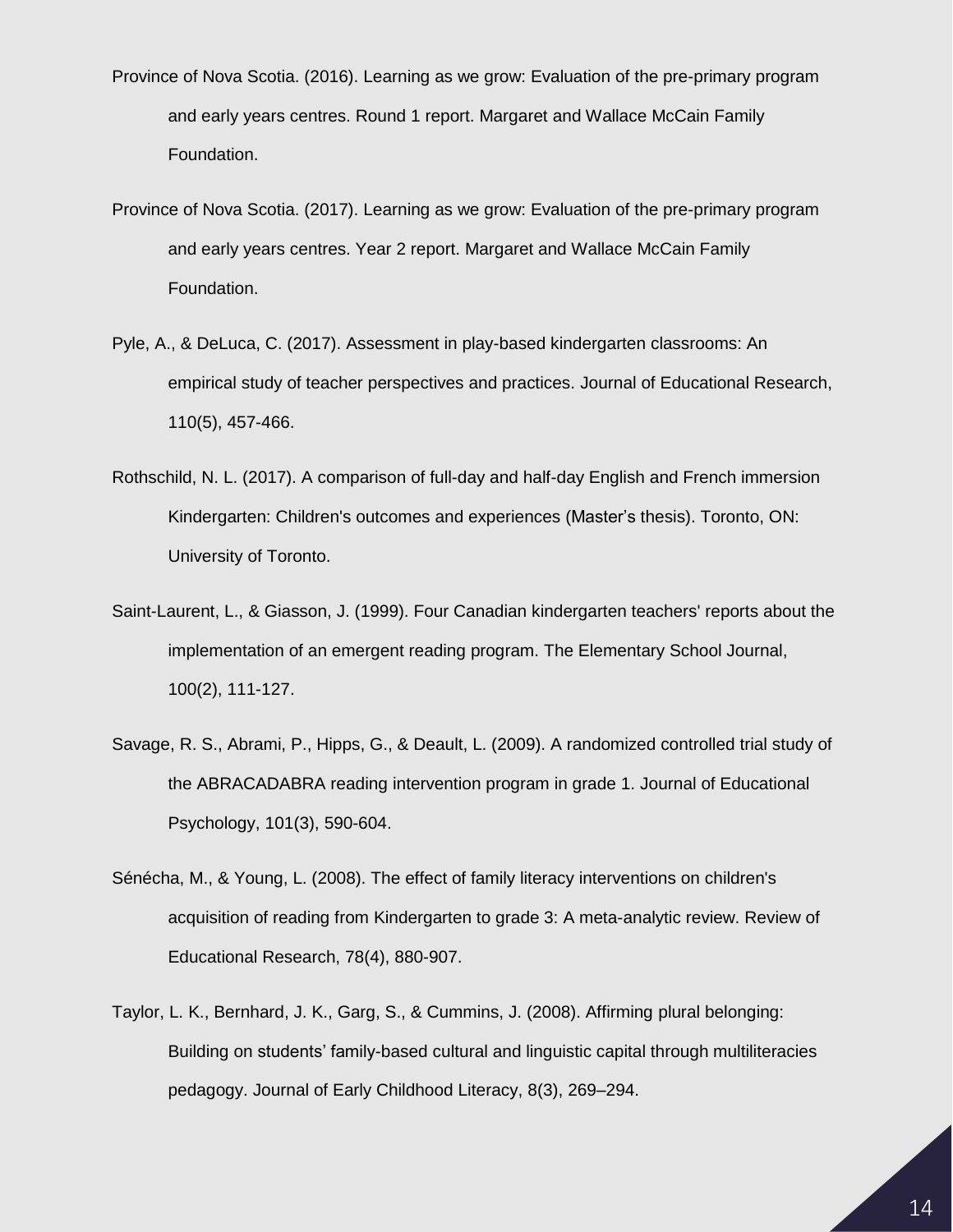The Early Development Instrument (EDI) in British Columbia. [electronic resource]: Documenting impact and action in schools, communities and early childhood development. (2009). Canadian Council on Learning.

- Timmons, K., & Pelletier, J. (2015). Understanding the importance of parent learning in a school-based family literacy programme. Journal of Early Childhood Literacy, 15(4), 510- 532.
- Underwood, K., & Trent-Kratz, M. (2015). Contributions of school-based parenting and family literacy centres in an early childhood service system. School Community Journal, 25(1), 95-116.
- Usborne, E., Peck, J., Smith, D., & Taylor, D. M. (2011). Learning through an Aboriginal language: The impact on students' English and Aboriginal language skills. Canadian Journal of Education, 3(4), 200-215.
- Vanderloo, L. M., Tucker, P., Johnson, Andrew, M., Burke, S. M., & Irwin, J. D. (2015). Environmental influences on Preschoolers' physical activity levels in various earlylearning facilities. Research Quarterly for Exercise and Sport, 86(4), 360-370. "
- Viglas, M., & Perlman, M. (2015). Benefits of a mindfulness-based program in early childhood. (Master's thesis). University of Toronto.
- Voyer, D., Lavoie, N., Goulet, M.-P., & Forest, M.-P. (2018). La littérature jeunesse pour enseigner les mathématiques : Résultats d'une expérimentation en première année. Canadian Journal of Education, 41(3), 633-660.
- Vuattoux, D., Japel, C., Dion, E., & Dupéré, V. (2014). Targeting the specific vocabulary needs of at-risk preschoolers: A randomized study of the effectiveness of an educatorimplemented intervention. Prevention Science, 15(2), 156-164.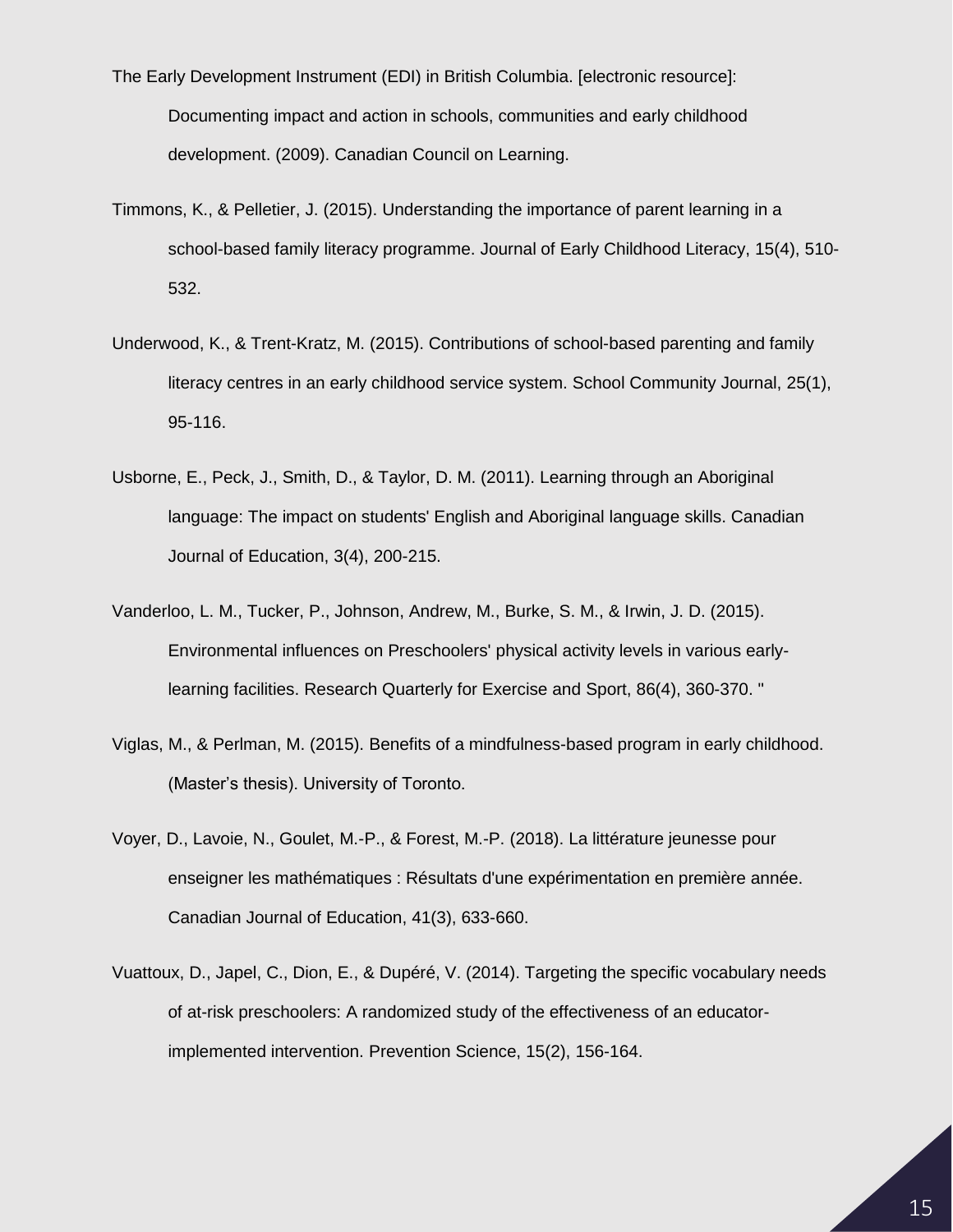- Warburton, W. P., Warburton, R. N., & Hertzman, C. (2012). Does full day Kindergarten help kids? Canadian Public Policy, 38(4), 591-603.
- Ward, S., Chow, A. F., Humbert, M. L., Bélanger, M., Muhajarine, N., Vatanparast, H., et al. (2018). Promoting physical activity, healthy eating and gross motor skills development among preschoolers attending childcare centers: Process evaluation of the healthy start-Départ Santé intervention using the RE-AIM framework, Evaluation and Program Planning. Evaluation and Program Planning, 68(C), 90-98
- Waschbusch, D. A., Pelham, W. E., Jr., & Massetti, G. (2005). The behavior education support and treatment (BEST) school intervention program: Pilot project data examining schoolwide, targeted-school, and targeted-home approaches. Journal of Attention Disorders, 9(1), 313-322.
- Worton, S. K., Caplan, R., Nelson, G., Pancer, S. M., Loomis, C., Peters, R. D., et al. (2014). Better Beginnings, Better Futures: Theory, research, and knowledge transfer of a community-based initiative for children and families. Psychosocial Intervention, 23(2), 135-143.
- Youmans, A. S., Kirby, J. R., & Freeman, J. G., (2018). How effectively does the full-day, playbased Kindergarten programme in Ontario promote self-regulation, literacy, and numeracy? Early Child Development and Care, 1288(12), 1786-1798.
- Zakaluk, B. L., Straw, S. B. (2002). The Efficacy of an extended-day Kindergarten program: A report for the St. James School Division (1999-2000, 2000-2001). University of Manitoba.
- Zakaluk, B. L., Straw, S. B., & Smith, K. E. (2005). The efficacy of an all-day, every-day Kindergarten program: A seven-year cumulative report for the St. James-Assiniboia school division. University of Manitoba.